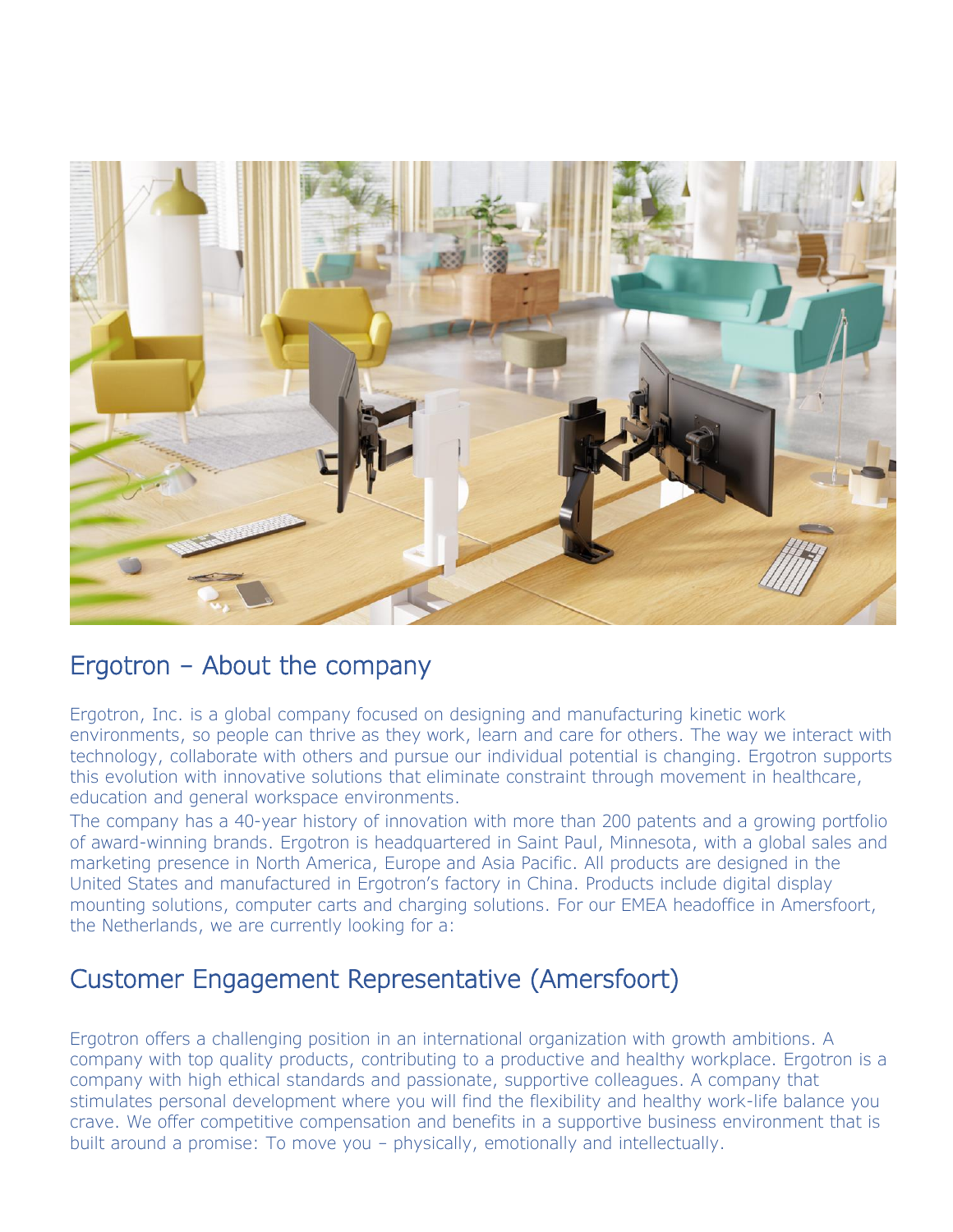# The position

Primary functions of this position in a small call center environment are to act as liaison between customers, sales representatives, distributors and internal departments to ensure customer expectations are exceeded. Obtain and relay information to sales and customers concerning order status. Receive a variety of telephone calls, e-mails, online chats and faxes from customers for which responsibilities include (but are not limited to) receiving, processing, and confirming product orders, assisting customers with assembly instructions, providing shipping information, resolving billing questions and troubleshooting problems by phone.

#### **Responsibilities**

- Provide product and technical support to customers as tier one support; escalate to tech support as needed for customer issue resolution.
- Report, research and start corrective action for problems and complaints received from customers, partners or sales reps.
- Create Service Requests and NCR for tracking and issue resolution.
- Provide leads to the field sales organization.
- Assess enquiries from sales representatives, partners and end-users to determine communication flow to subject matter expert. in order to provide information on product availability and pricing, shipment tracing, updated order status and delivery information.
- Handle Return Material Authorizations from partners and end-user within the guidelines of the RMA policy. Follow-up on outstanding RMA's.
- Additional duties as assigned.
- Support "Lean Business Enterprise" initiatives for continuous process improvement and waste elimination.

## Position Requirements

- Middle/Higher Vocational Education or similar.
- Ability to multi-task.
- Proficient in speaking, writing and reading English. Fluency in additional languages (German and /or French required).
- One to two years of customer service experience required.
- Proficient in Microsoft Office (including Excel, PowerPoint and Outlook), Oracle and Salesforce.
- Must be able to perform the physical requitements of the job as described to you for the position.